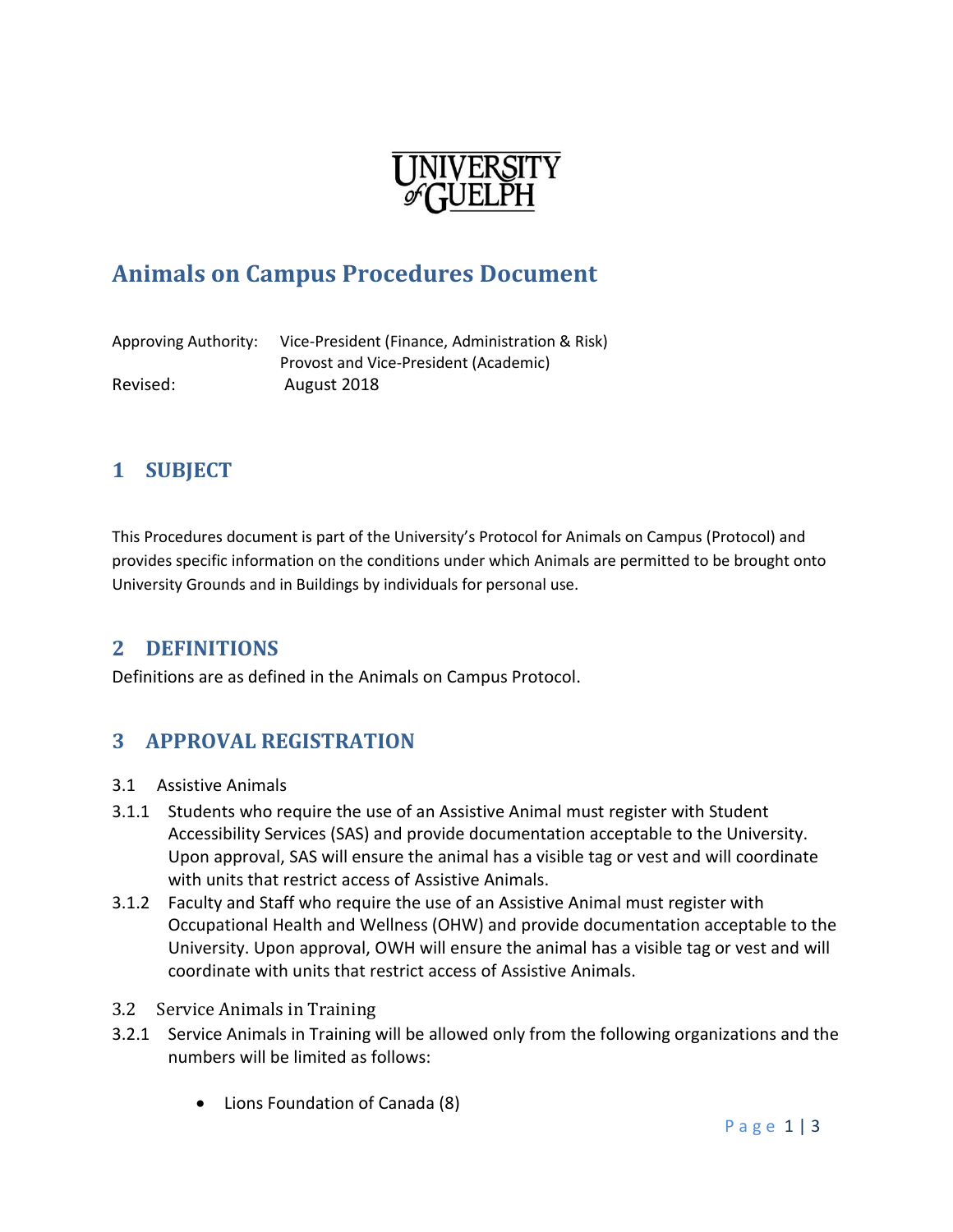- Autism Dog Services (8)
- National Service Dogs (8)
- 3.2.2 The organizations will be responsible for limiting the number on campus.
- 3.2.3 Individuals who have been approved to have a Service Animal in Training on campus must register with Campus Community Police.

## **4 RESPONSIBILITIES OF OWNERS/HANDLERS**

It is the responsibility of the owner/handler to:

- a. clean up all excrement immediately;
- b. keep control of its Animal while on campus;
- c. ensure the Animal is cared for;
- d. ensure that visible markers are kept with an Assistive Animal or Animal in Training at all times when it is on campus; and,
- e. ensure their Animal:
	- does not jeopardize the health and safety of any member of the University community, including other animals;
	- Does not cause a disruption to the educational environment or business operations of the University;
	- Does not damage property or personal belongings.

## **5 BEHAVIOURAL EXPECTATIONS OF ASSISTIVE ANIMALS OR ANIMALS IN TRAINING**

Assistive Animals or Animals in Training are required to meet minimum standards of behaviour as appropriate and as outlined below:

- a. Follows all instructions or commands
- b. Remains with the handler at all times; is adequately restrained; and, shows no sign of aggression.
- c. Does not react to other people or other animals (either playfully or aggressively) and is able to ignore distractions and cope with extended periods of time in the same location.
- d. Does not vocalize or make other noises that could be distracting.
- e. Does not engage in destructive behaviour.
- f. Relieves self in appropriate locations.
- g. Behaviour is consistently calm and does not show signs of aggression.